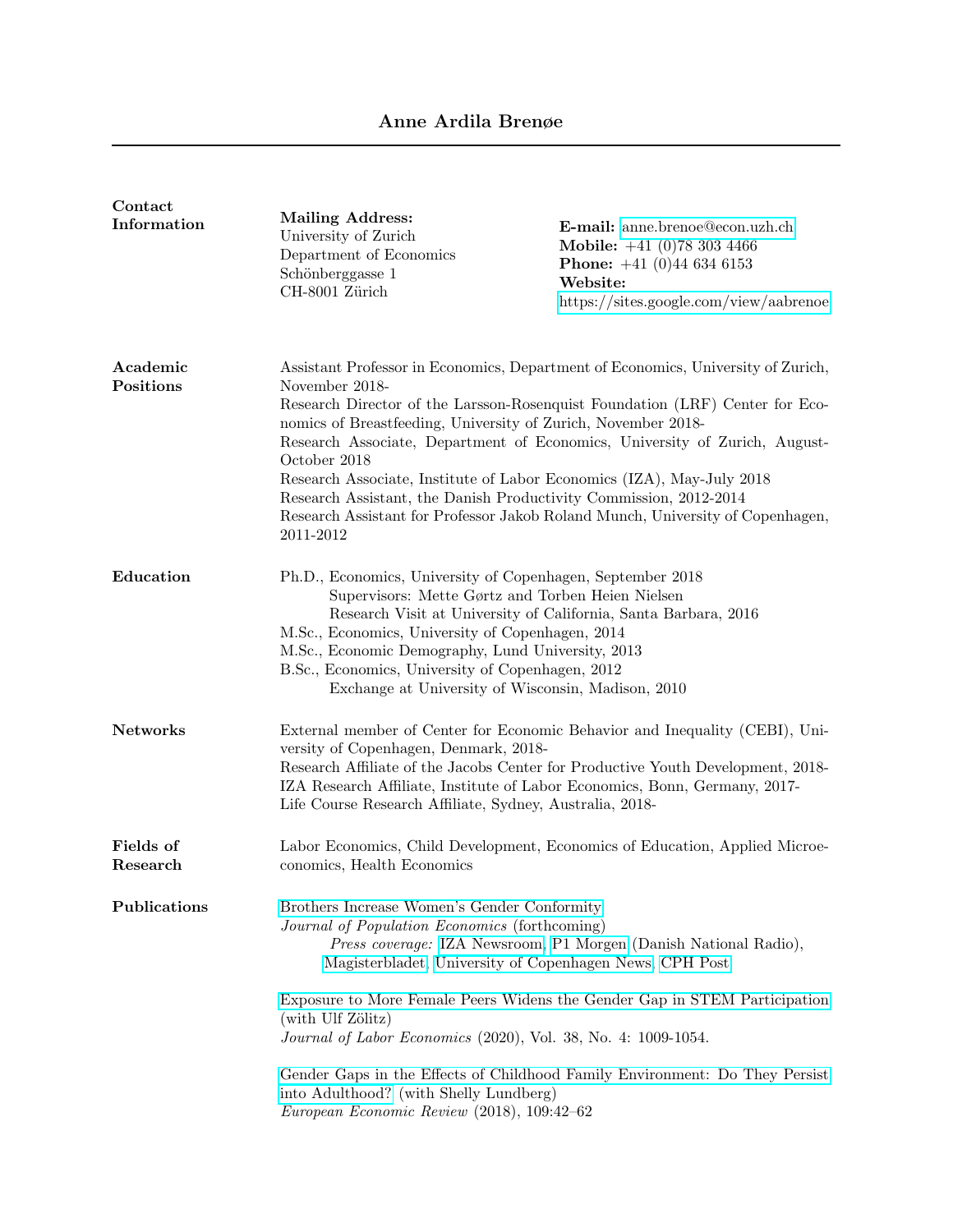|                      | Birth Order and Health of Newborns: What Can We Learn from Danish Registry<br>Data? (with Ramona Molitor)<br>Journal of Population Economics (2018), Vol. 31: 363-395<br><i>Press coverage:</i> The Telegraph                                                                                                                                                                                                                                                                                                                |
|----------------------|------------------------------------------------------------------------------------------------------------------------------------------------------------------------------------------------------------------------------------------------------------------------------------------------------------------------------------------------------------------------------------------------------------------------------------------------------------------------------------------------------------------------------|
| Working<br>Papers    | Is Parental Leave Costly for Firms and Coworkers? (with Serena Canaan, Nikolaj<br>Harmon, and Heather Royer), NBER working paper 26622<br>Press coverage: MarketWatch, Morningstar, New York Post, FNTalk, In-<br>dia Times Post, Berlingske                                                                                                                                                                                                                                                                                 |
|                      | Parenting Values and the Intergenerational Transmission of Time Preferences<br>(with Thomas Epper)                                                                                                                                                                                                                                                                                                                                                                                                                           |
|                      | Explaining the Effect of Breastfeeding Promotion on Infant Weight Gain: The<br>Role of Nutrition (with Jenna Stearns and Richard Martin), available upon request                                                                                                                                                                                                                                                                                                                                                             |
|                      | Siblings' Sex Does Not Affect Personality (with Jan Feld and Thomas Dudek),<br>available upon request                                                                                                                                                                                                                                                                                                                                                                                                                        |
| Work in<br>Progress  | • The Behavioral Economics of Breastfeeding Encouragement (BEBE) Study<br>(with Pietro Biroli, Claudio Schilter, and Xiaoyue Shan)                                                                                                                                                                                                                                                                                                                                                                                           |
|                      | • Thinking About the Future: Childbirth and Women's Labor Force Partici-<br>pation (with Ana Costa-Ramon, Ursina Schäde, and Michaela Slotwinski)                                                                                                                                                                                                                                                                                                                                                                            |
|                      | • Gender Identity and Economic Decision Making (with Lea Heursen, Eva<br>Ranehill, and Roberto Weber)                                                                                                                                                                                                                                                                                                                                                                                                                        |
|                      | • Firm and Coworker Costs of Maternity Leave: Evidence from Austria and<br>Switzerland (with Ursa Krenk, Andreas Steinhauer, and Josef Zweimüller)                                                                                                                                                                                                                                                                                                                                                                           |
|                      | • Occupational Choice (with Alexia Delfino and Claudio Schilter)                                                                                                                                                                                                                                                                                                                                                                                                                                                             |
| <b>Grants Awards</b> | Swiss National Science Foundation Project Funding, co-investigator, CHF 802,000<br>Behavioral Interventions to Improve Breastfeeding Rates, 2019–2023                                                                                                                                                                                                                                                                                                                                                                        |
| Presentations        | Spring 2021: Philipps-Universität Marburg, Germany; University of Passau, Ger-<br>many; University Duisburg-Essen, Germany (planned); Competence Centre on<br>Microeconomic Evaluation of the European Commission, Italy (planned).<br><i>Fall 2020</i> : EEA virtual conference (invited session).<br>Spring 2020: Ski and Labor Seminar, Switzerland; EALE-SOLE-AASLE confer-                                                                                                                                              |
|                      | ence.<br>Fall 2019: Early Career Behavioral Economics conference, USA; The importance<br>of early-life circumstances workshop, Denmark; European Association of Labor<br>Economics conference, Sweden; York University, UK; Gender workshop, Sweden.<br>Spring 2019: University of St. Gallen, Switzerland; University of Lausanne,<br>Switzerland; EUI Workshop, Italy; University of Groningen, the Netherlands;<br>KIDS workshop, Denmark; iHEA conference, Switzerland.<br>Fall 2018: University of Zurich, Switzerland. |
|                      | Spring 2018: IZA World Labor Conference, Germany; ESPE, Belgium; University<br>of Zurich, Switzerland; IZA Brownbag Seminar, Germany; SOLE, Canada; Mc-<br>Master University, Canada; Copenhagen Education Network Workshop, Sweden;<br>Monash University, Australia; DIW Berlin, Germany; Hanken School of Eco-<br>nomics, Finland; University of Zurich, Switzerland; University of Essex, UK; Uni-<br>versity of Vienna, Austria; AEA Meetings, USA.                                                                      |